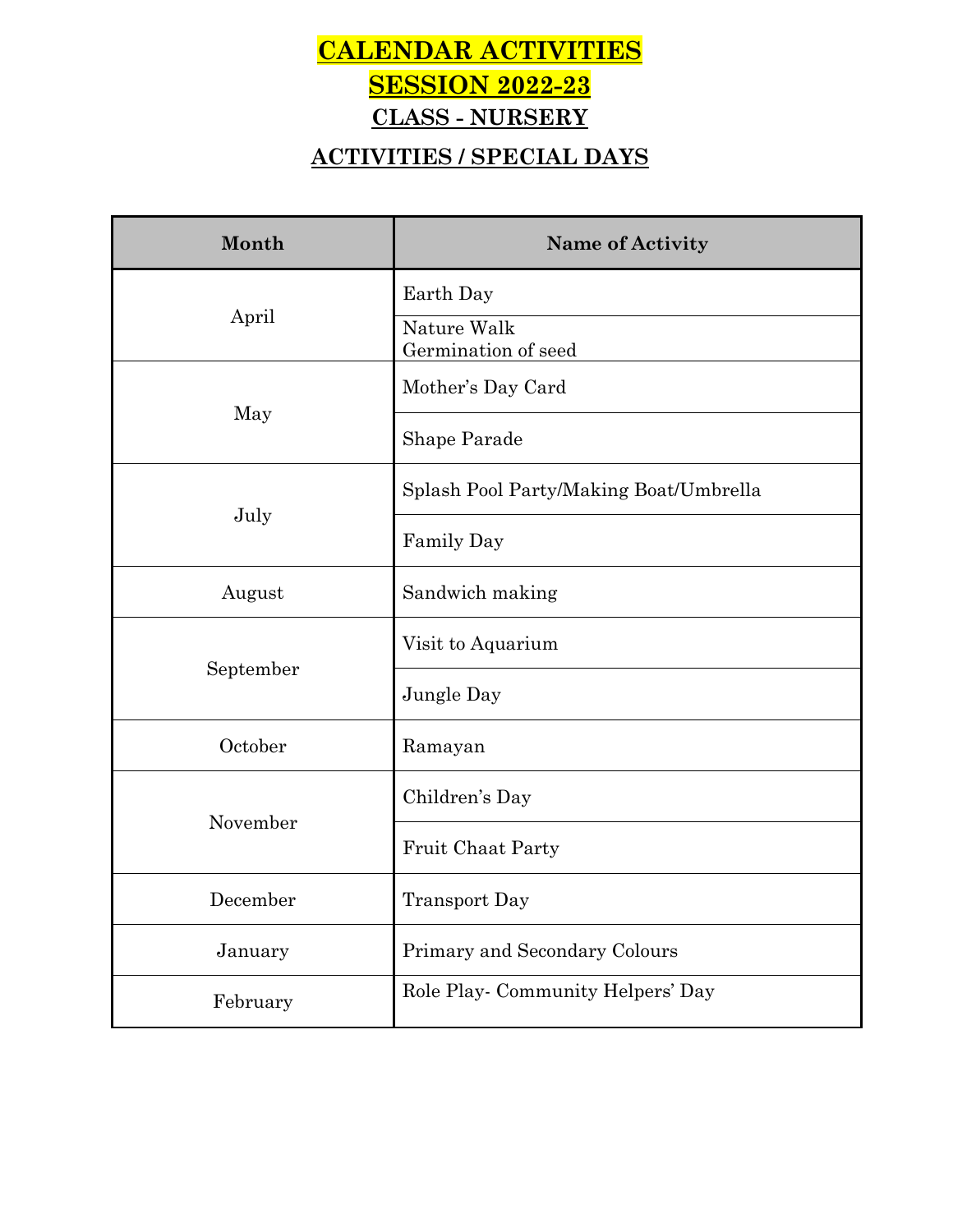#### **COMPETITIONS**

| Month     | <b>Name of Competition</b>                      |  |
|-----------|-------------------------------------------------|--|
| May       | Colouring Competition / Red Day Competition     |  |
| July      | Show and Tell Competition                       |  |
| August    | Hindi Poem Recitation / Fancy Dress Competition |  |
| September | <b>English Poem Recitation Competition</b>      |  |
| November  | Talent Hunt                                     |  |
| December  | Free Hand Drawing Competition                   |  |
| January   | Regional Dress Competition                      |  |

#### **CELEBRATIONS**

| Month     | <b>Name of Celebration / Special Day</b>          |  |
|-----------|---------------------------------------------------|--|
| April     | Baisakhi celebration                              |  |
| May       | Eid Celebration/Mother's day                      |  |
| August    | Independence Day/ Raksha Bandhan /<br>Janmashtami |  |
| September | Teacher's Day / Ganesh Chathurthi                 |  |
| October   | Dussehra Celebration/ Gandhi Jayanti              |  |
| November  | Diwali Celebration                                |  |
|           | Guru Nanak Birthday Celebration                   |  |
| December  | Christmas Celebration                             |  |
| January   | Republic Day / makar Sakranti                     |  |
|           | Sports Day                                        |  |
| February  | Basant Panchami                                   |  |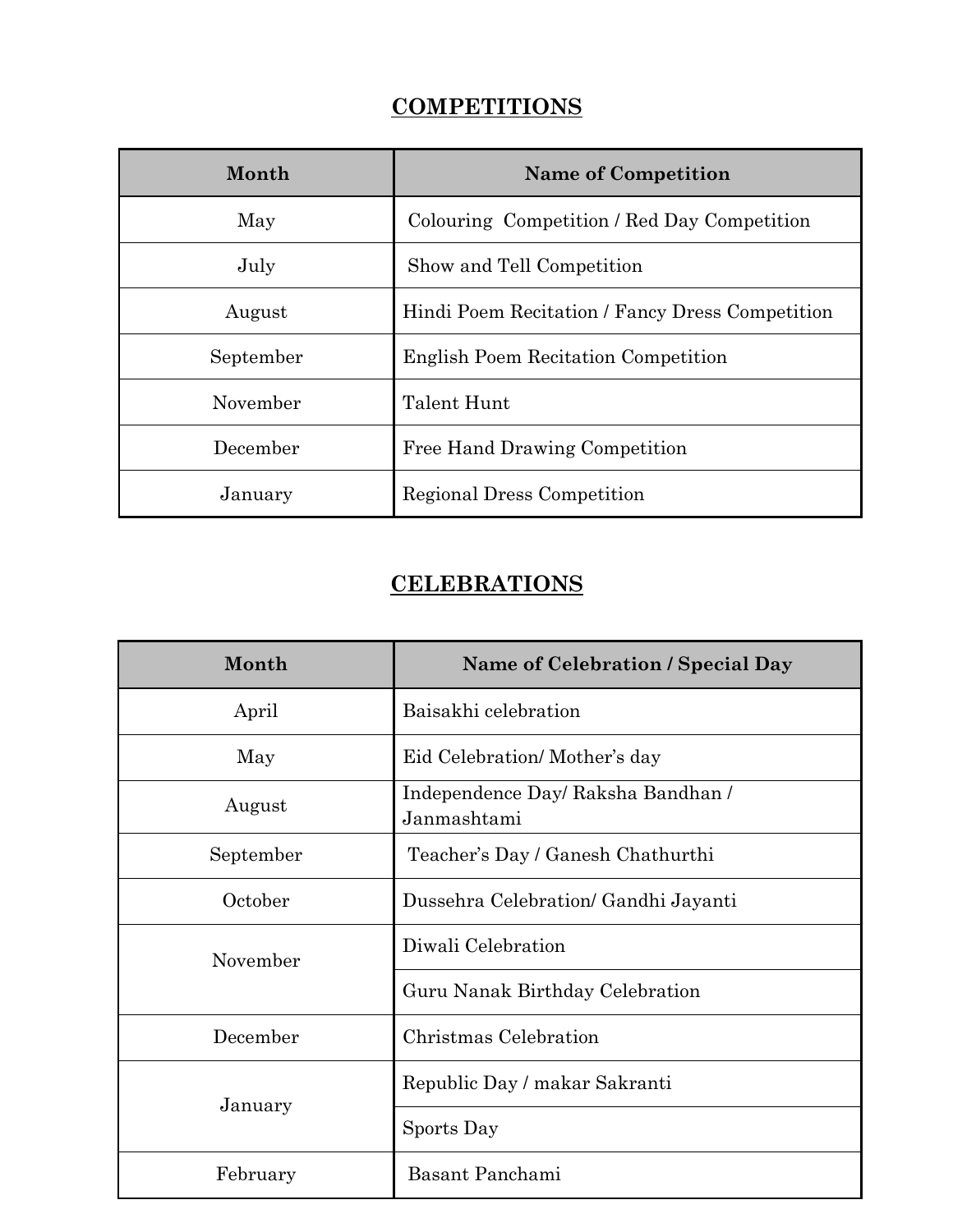# **CLASS – PREP ACTIVITIES / SPECIAL DAYS**

| Month     | <b>Name of Activity</b>                         |
|-----------|-------------------------------------------------|
|           | Earth Day                                       |
| April     | Nature Walk<br>Germination of seed              |
| May       | Mother's day card                               |
|           | Splash Pool Party/ Making Boat /Making Umbrella |
| July      | Visit to Aquarium                               |
|           | Table Manners                                   |
| August    | Making Sandwich                                 |
| September | Sensory Booth / Jungle Day                      |
| October   | Ramayan                                         |
|           | <b>Puppet Show</b>                              |
| November  | Children's Day                                  |
|           | Reading Day                                     |
| December  | Buying & Selling Scene                          |
|           | Primary and Secondary Colours                   |
| January   | <b>Family Scene</b>                             |
| February  | Role Play of community helpers Day              |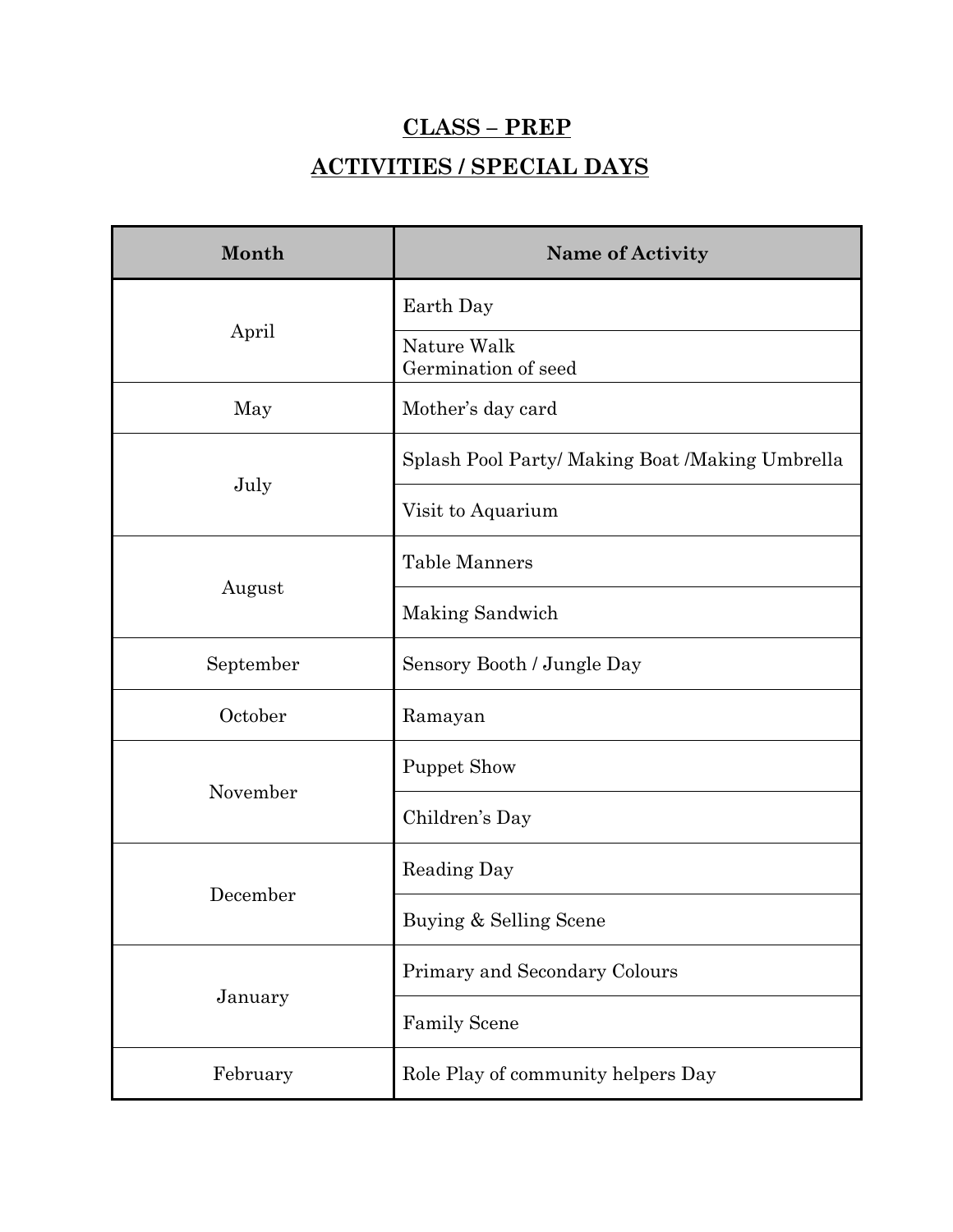#### **COMPETITIONS**

| Month      | <b>Name of Competition</b>                    |  |
|------------|-----------------------------------------------|--|
| April /May | Colouring Competition/ Red Day                |  |
| July       | Show and Tell                                 |  |
| August     | Hindi Poem Recitation/Fancy Dress Competition |  |
| September  | English Poem Recitation Competition           |  |
| November   | Talent Hunt                                   |  |
| December   | Free Hand Drawing                             |  |
| January    | Regional Dress Competition                    |  |
| February   | Solo Dance Competition                        |  |

#### **CELEBRATIONS**

| Month     | Name of Celebration / Special Day            |  |
|-----------|----------------------------------------------|--|
| April     | Baisakhi Celebration                         |  |
| May       | Eid Celebration/Mother's Day                 |  |
| August    | Independence Day/Raksha Bandhan/ Janmashtami |  |
| September | Teacher's Day / Ganesh Chathurthi            |  |
| October   | Dussehra Celebration/ Gandhi Jayanti         |  |
| November  | Diwali Celebration                           |  |
|           | Guru Nanak Birthday Celebration              |  |
| December  | Christmas Celebration                        |  |
| January   | Republic Day/ Makar Sakranti                 |  |
|           | Sports Day                                   |  |
| February  | Basant Panchami                              |  |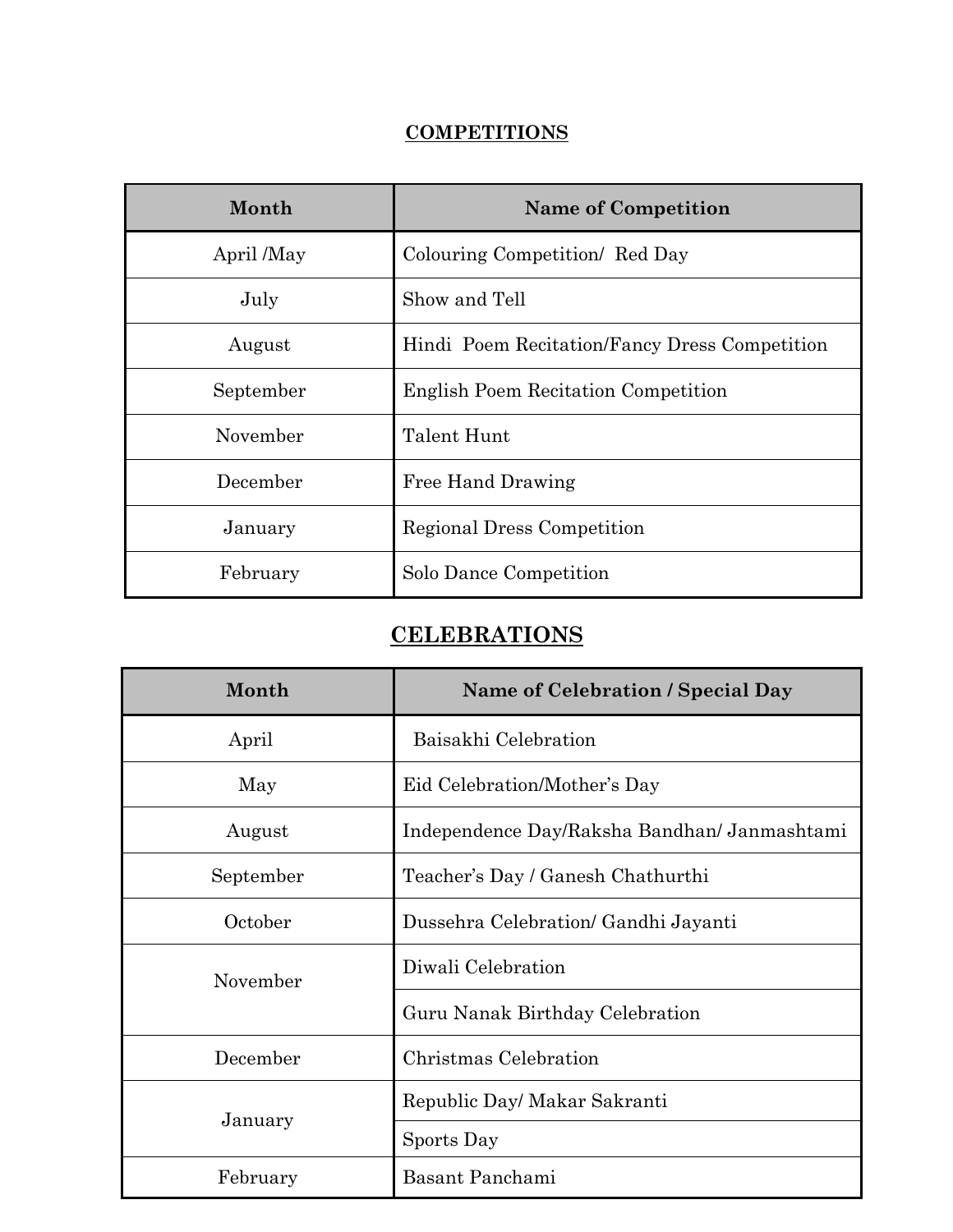#### **CLASSES – I TO V**

#### **COMPETITIONS / ACTIVITIES**

| Month          | <b>Classes</b>       | <b>Event Name</b>                      | Competitions                                                     | Department                                         |
|----------------|----------------------|----------------------------------------|------------------------------------------------------------------|----------------------------------------------------|
| April &<br>May | $\bf{I}$             | Linguistic<br>Manifestations           | Green Walk – (Eco-Friendly Dress Ramp Walk)                      | English<br>(Integrated<br>with EVS)                |
|                | $\rm II$ - $\rm III$ |                                        | My Colours Get Vocal                                             |                                                    |
|                | $IV - V$             | $-2022$                                | Quick Quizards (Inter-Class Competition)                         |                                                    |
|                | $\mathbf I$          | Green Talks -                          | Little Master Chefs                                              | <b>EVS</b><br>(Integrated)<br>with English)        |
|                | $\prod$              |                                        | Leaf design painting                                             |                                                    |
|                | III                  |                                        | Poster-Making Competition                                        |                                                    |
| July           | IV                   | 2022                                   | Quiz O'Mania                                                     |                                                    |
|                | V                    |                                        | Little EINSTEINs                                                 |                                                    |
|                | $\mathbf I$          | Linguistic                             | Show & Tell                                                      |                                                    |
|                | $\rm II$             | Manifestations -                       | Role Play as a Bird                                              | English                                            |
|                | III                  | 2022                                   | Role Play as an Animal                                           |                                                    |
|                | $\mathbf I$          |                                        | Fluent U! (Phonic and Sight words spell check)<br>Quick Quizards |                                                    |
|                |                      |                                        | Vocabometer (Phonic and Sight words spell                        |                                                    |
|                | $\mathbf{I}$         | Linguistic<br>Manifestations -<br>2022 | check)                                                           | English                                            |
| August         |                      |                                        | Quick Quizards                                                   |                                                    |
|                | III                  |                                        | Po-e-zë (Poem Recitation 'My Teacher')                           |                                                    |
|                |                      |                                        | Quick Quizards                                                   |                                                    |
|                | $IV - V$             |                                        | Proverbial Gestures (Story narration using a<br>proverb)         |                                                    |
|                | $\bf{I}$             |                                        | कविता गायन प्रतियोगिता                                           |                                                    |
|                |                      |                                        |                                                                  |                                                    |
| September<br>& | $\mathbf{I}$         |                                        | आशुभाषण                                                          | हिन्दी<br>(Integrated<br>with Music)               |
|                | III                  | अभिव्यंजना - 2022                      | चरित्र अभिनय                                                     |                                                    |
| October        | IV                   |                                        | कहानी अभिनय (मुहावरे या लोकोक्ति पर आधारित)                      |                                                    |
|                | $\rm V$              |                                        | दोहा गायन प्रतियोगिता                                            |                                                    |
| November       | $I - V$              | Technothon -<br>2022                   | DPS Technothon - The Challenge                                   | Computers<br>(Integrated<br>with English<br>& EVS) |
| December       | $I-V$                | Mathemania -<br>2022                   | Mental Math Quiz Competition                                     | Mathematics                                        |
|                | $I - V$              | ns'kkuqjkx -<br>2022                   | Inter House Regional Solo Dance Competition                      | Dance                                              |
| January        | I                    | Linguistic                             | Tell a Tale (Puppet-Talk)                                        |                                                    |
|                | $\mathbf{I}$         | Manifestations -                       | Spin a Tale (Puppet-Talk)                                        | English                                            |
|                | $IV - V$             | 2022                                   | Po-e-zë (Poem Recitation with actions)                           |                                                    |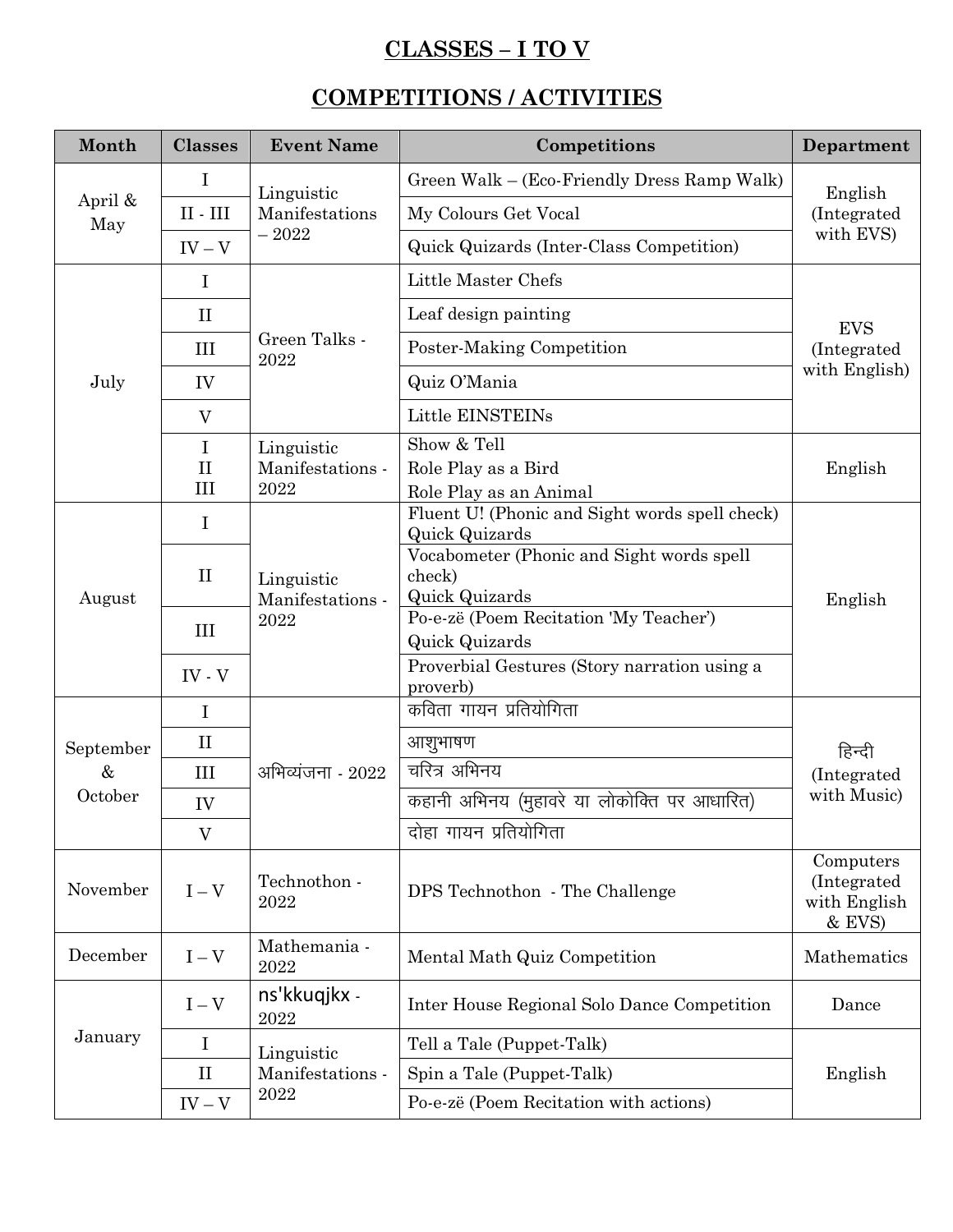#### **CLASSES – VI – VIII**

## **COMPETITIONS / ACTIVITIES**

| Month              | <b>Classes</b> | <b>Event Name</b>                       | <b>Competitions / Activity</b>                                                                                                | Department        |
|--------------------|----------------|-----------------------------------------|-------------------------------------------------------------------------------------------------------------------------------|-------------------|
| April              | VI-VIII        | Green Talks - 2022                      | Awareness Program on World<br>Health Day / Earth day                                                                          | Science           |
|                    | VI-VII         | अभिव्यंजना 2022                         | दोहा / चौपाई गान प्रतियोगिता                                                                                                  | Hindi             |
| May                | VI-VIII        | Language Milestone                      | $VI - Elocution$<br>VII - Elocution<br>VIII - Debate                                                                          | English           |
|                    |                | Socio-Tech $-2022$                      | Digital presentation on social issues                                                                                         | Social<br>Science |
|                    |                | Mathfest (Fun) -2022                    | Mind Boggling Puzzles                                                                                                         | Mathematics       |
|                    |                | Language Milestone                      | Q-Fiesta                                                                                                                      | English           |
| July               | VI-VIII        | Science is<br>everywhere                | Skit                                                                                                                          | Science           |
|                    |                | <b>World Nature</b><br>Conservation Day | <b>PowerPoint Presentation</b>                                                                                                |                   |
|                    |                | अभिव्यंजना 2022                         | हिंदी दिवस (वाद विवाद प्रतियोगिता)                                                                                            | Hindi             |
| August             | VI-VIII        | Language Milestone                      | VI - Proverbial Gesture<br>VII - Advertisement (Commercial)<br>VIII - Advertisement (Social)<br>Biography of Freedom Fighters | English           |
|                    |                | देशानुराग – 2022                        | Patriotic Song/Dance Inter-Section                                                                                            | Social<br>Science |
|                    |                | Mathemania $-2022$                      | Math Exhibition                                                                                                               | Mathematics       |
|                    |                |                                         | Rangoli Making                                                                                                                |                   |
| October<br>VI-VIII |                | Reflections $-2022$                     | Diya Making                                                                                                                   | Art               |
|                    |                | Pooja Thali Making Competition          |                                                                                                                               |                   |
| <b>November</b>    |                | Linguistic<br>Manifestation $-2022$     | Elocution                                                                                                                     | English           |
|                    | VI-VIII        | Socio-Tech $-2022$                      | Constitution Day - Quiz                                                                                                       | Social<br>Science |
|                    |                | Technothon $-2022$                      | Inter-Section IT Hunt Competition                                                                                             | Computer          |
| December           |                | vfHkO;atuk - 2022                       | gkL; jl ij vk/kkfjr dfo lEesyu                                                                                                | Hindi             |
|                    | VI-VIII        | Green Talks - 2022                      | Rally-National Population Day /<br>National Energy Conservation day                                                           | Science           |
| January            | VI-VIII        | Socio-Tech $-2023$                      | Cultural Fest on Republic Day                                                                                                 | Social<br>Science |